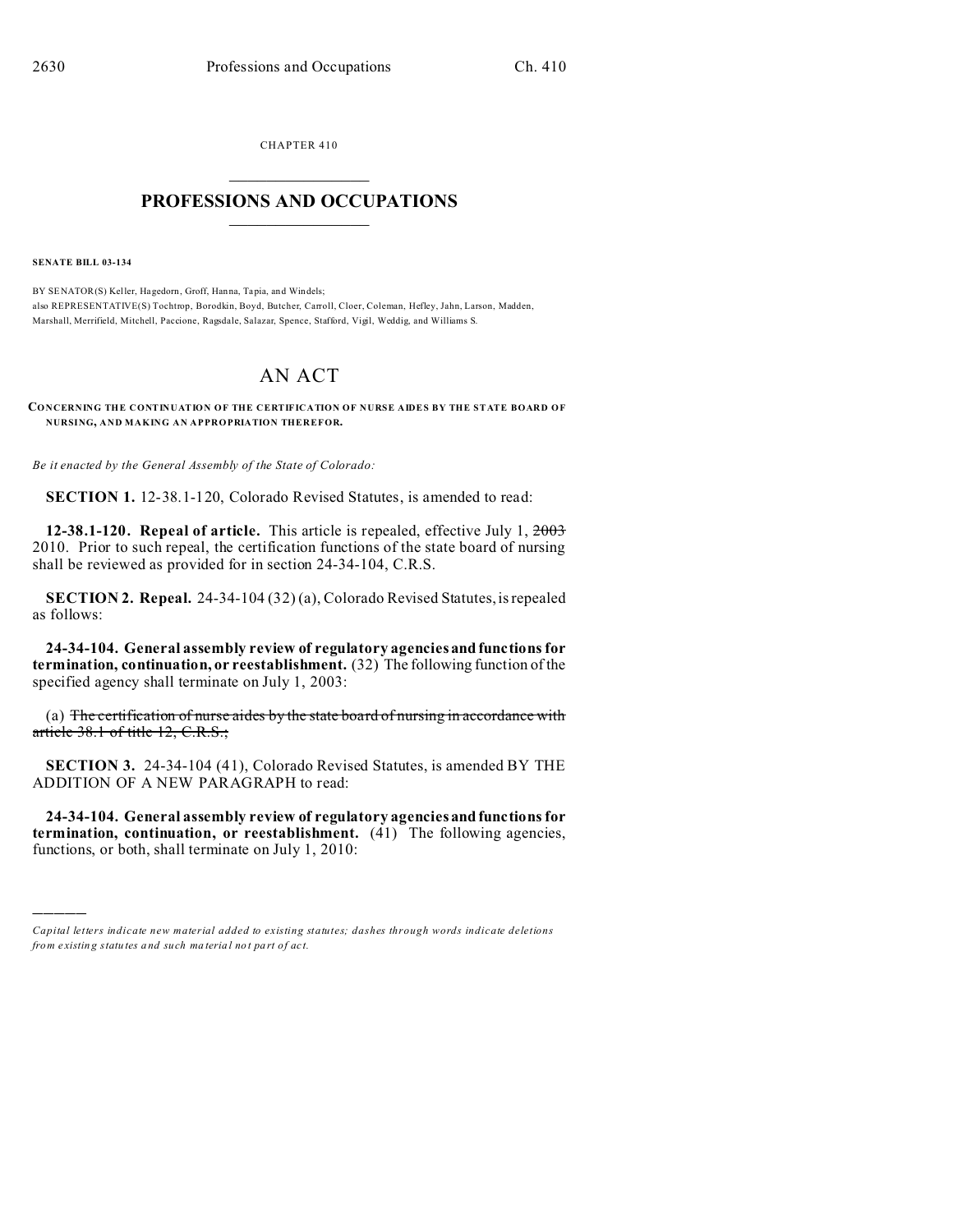(o) THE CERTIFICATION OF NURSE AIDES BY THE STATE BOARD OF NURSING IN ACCORDANCE WITH ARTICLE 38.1 OF TITLE 12, C.R.S.

**SECTION 4.** 12-38-108 (1) (1) (1) and (1) (1) (II), Colorado Revised Statutes, are amended to read:

**12-38-108. Powers and duties of the board.** (1) The board has the following powers and duties:

(I) (I) (A) To require criminal background HISTORY RECORD checks as evidence of criminal convictions on applicants for certification as nurse aides pursuant to section 12-38.1-104;

(B) To conduct criminal background HISTORY RECORD checks on any nurse aide against whom a complaint has been filed;

(C) To approve private STUDY NEW TECHNOLOGY REGARDING criminal background check companies CHECKS for purposes THE PURPOSE of conducting criminal background STATEWIDE AND NATIONAL FINGERPRINT-BASED CRIMINAL HISTORY RECORD checks on NURSE AIDE CERTIFICATION applicants. for employment in nursing care facilities. ON OR BEFORE SEPTEMBER 1, 2003, THE BOARD SHALL REPORT AND MAKE RECOMMENDATIONS TO THE HEALTH CARE TASK FORCE CREATED IN SECTION 26-15-107, C.R.S., REGARDING THE FEASIBILITY OF REQUIRING NURSE AIDES TO SUBMIT TO STATEWIDE AND NATIONAL FINGERPRINT-BASED CRIMINAL HISTORY RECORD CHECKS IN ORDER TO OBTAIN CERTIFICATION PURSUANT TO ARTICLE 38.1 OF THIS TITLE.

(II) For purposes of this paragraph (l), "criminal background HISTORY RECORD check" means a written review of an individual's criminal conviction history. provided by a company approved by the board.

**SECTION 5.** 12-38.1-104 (3), Colorado Revised Statutes, is amended to read:

**12-38.1-104. Application for certification - fee.** (3) (a) Every applicant seeking certification pursuant to this section shall submit a criminal history background RECORD check THAT SHALL BE conducted within the ninety-day period prior to submittal of the application from a company approved by the board AND PAID FOR AS PRESCRIBED BY THE BOARD. THE BOARD SHALL USE THE INFORMATION RESULTING FROM EACH CRIMINAL HISTORY RECORD CHECK TO DETERMINE WHETHER AN APPLICANT IS QUALIFIED FOR CERTIFICATION PURSUANT TO THIS SECTION.

(b) Companies approved by the board to conduct criminal history background checks must be able to include information on convictions.

**SECTION 6.** 12-38.1-109, Colorado Revised Statutes, is amended to read:

**12-38.1-109. Renewal of certification.** Each certificate to practice as a nurse aide shall be renewed biennially upon payment of a specified renewal fee established pursuant to section 24-34-105, C.R.S. The board may reduce such fee if federal funds are available. Such fee shall not be subject to the provisions of section 24-34-104.4, C.R.S. At the time of such renewal, the nurse aide shall submit proof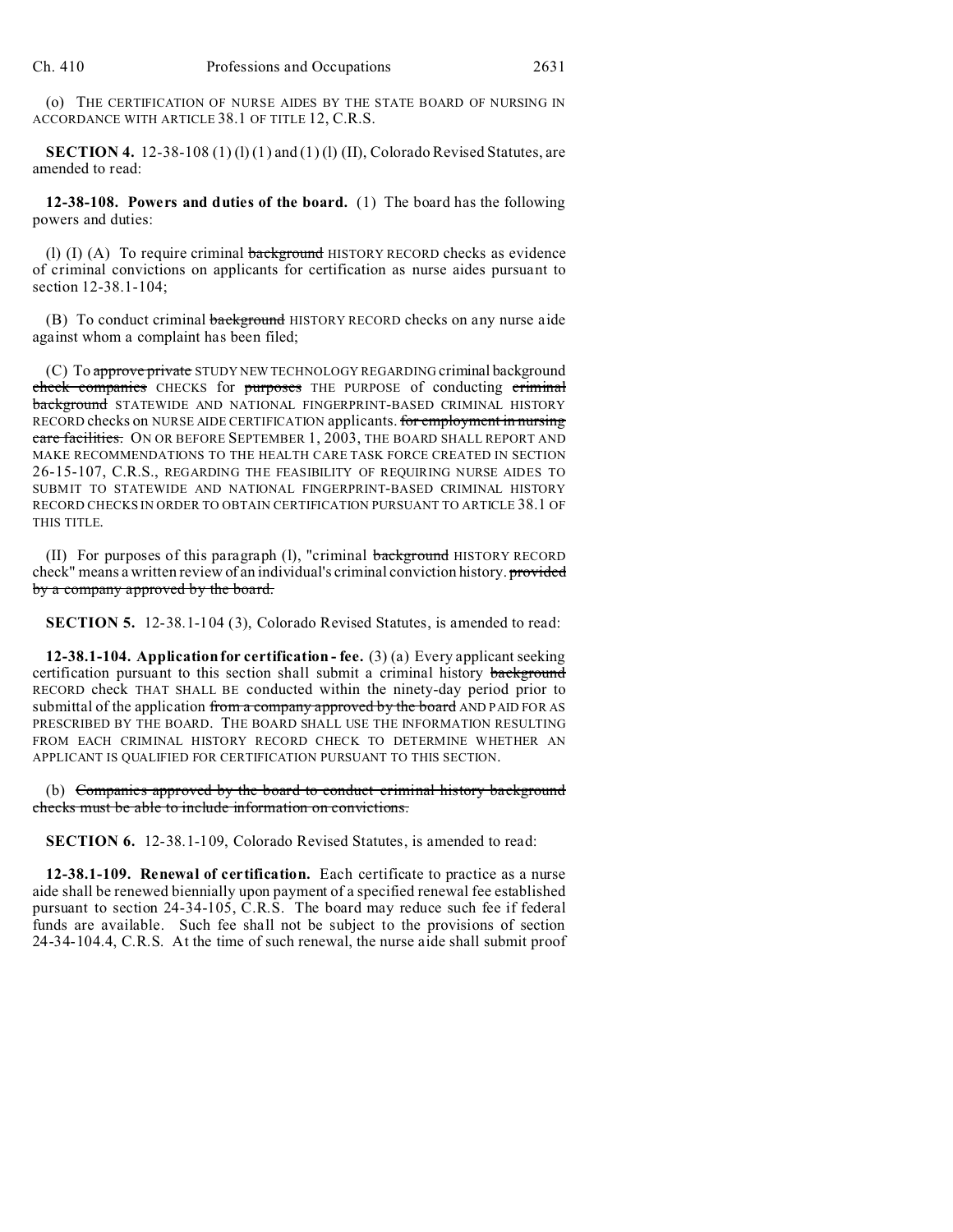to the board, as required by federal law or regulation, of either having performed nurse aide services, or the equivalent, as defined in rules and regulations BY RULE, for pay during the preceding twenty-four-month period or having completed a new training program PASSED A COMPETENCY EVALUATION, AS approved under the provisions of this article, during the preceding twenty-four months.

**SECTION 7.** 12-38.1-110 (1), Colorado Revised Statutes, is amended to read:

**12-38.1-110. Advisory committee.** (1) To assist in the performance of its duties under this article, the board may designate an advisory committee THAT SHALL REPORT TO THE BOARD. Such committee shall be composed of five SEVEN members WHO HAVE EXPERTISE IN AN AREA UNDER REVIEW. One member shall be a certified nurse aide, one member shall be a member of the state board of nursing, LICENSED PROFESSIONAL NURSE WHO SUPERVISES CERTIFIED NURSE AIDES, one member shall represent professional associations composed of home health agencies A HOME HEALTH AGENCY, one member shall be from a group representing the concerns of senior citizens, and one member shall represent professional associations composed of A nursing homes FACILITY, ONE MEMBER SHALL BE a department of public health and environment employee, shall serve as an ex officio member, ONE MEMBER SHALL BE A FAMILY MEMBER OF A CONSUMER WHO RECEIVES HOME HEALTH SERVICES OR NURSING FACILITY SERVICES, AND ONE MEMBER SHALL BE A CONSUMER OF HOME HEALTH CARE OR NURSING FACILITY SERVICES. Committee members shall NOT be compensated for their services in accordance with the provisions of section 24-34-102 (13), C.R.S. BUT SHALL BE REIMBURSED FOR THE ACTUAL AND NECESSARY EXPENSES IN THE PERFORMANCE OF THEIR DUTIES FROM THE DIVISION OF REGISTRATIONS CASH FUND BY THE GENERAL ASSEMBLY.

**SECTION 8.** 12-38.1-110.3, Colorado Revised Statutes, is amended BY THE ADDITION OF A NEW SUBSECTION to read:

**12-38.1-110.3. Medication administration advisory committee - created department of regulatory agencies report.** (5) ON OR BEFORE SEPTEMBER 1, 2003, THE BOARD SHALL PROVIDE A REPORT TO THE HEALTH CARE TASK FORCE CREATED IN SECTION 26-15-107, C.R.S., REGARDING THE STATUS OF IMPLEMENTATION OF THE PROGRAM FOR ADMINISTRATION OF MEDICATION BY MEDICATION AIDES IN NURSING FACILITIES. THE REPORT SHALL INCLUDE THE BOARD'S RECOMMENDATIONS FOR ANY STATUTORY CHANGES RELATED TO TRAINING REQUIREMENTS, APPROVAL OF TRAINING PROGRAMS, SCOPE OF PRACTICE, LICENSING, AND DISCIPLINE PROCEDURES FOR MEDICATION AIDES. BASED UPON SUCH REPORT, THE HEALTH CARE TASK FORCE MAY RECOMMEND STATUTORY CHANGES TO THE GENERAL ASSEMBLY NO LATER THAN JANUARY 1, 2004.

**SECTION 9.** 24-34-104 (39) (b), Colorado Revised Statutes, is amended BY THE ADDITION OF A NEW SUBPARAGRAPH to read:

**24-34-104. General assembly review of regulatory agencies and functions for termination, continuation, or reestablishment.** (39) (b) The following agencies, functions, or both, shall terminate on July 1, 2008:

(XVI) THE TRAINING, EDUCATION, AND FUNCTIONS OF MEDICATION AIDES PURSUANT TO SECTION 12-38.1-110.5, C.R.S.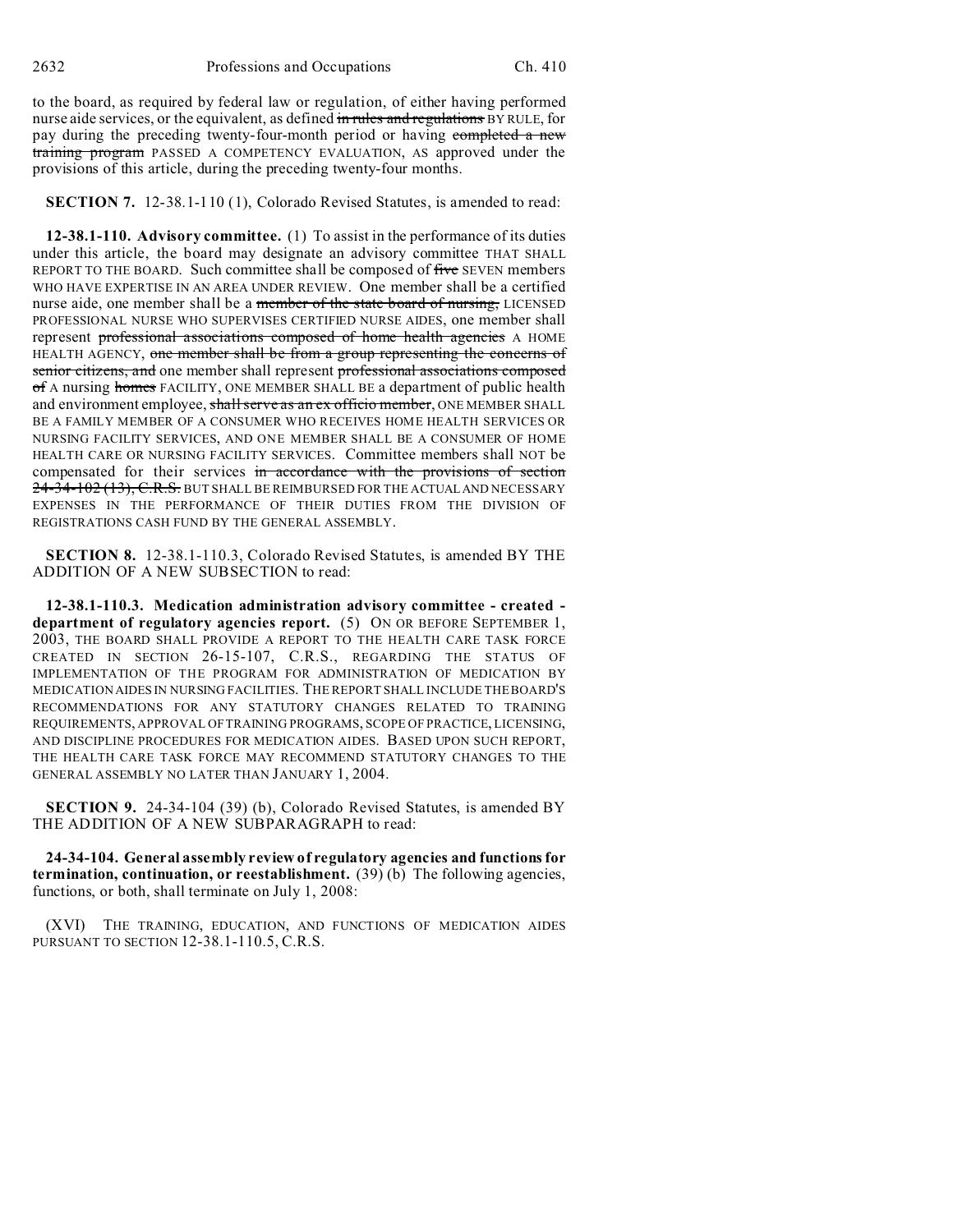**SECTION 10.** The introductory portion to 12-38.1-111 (1) and 12-38.1-111 (1)  $(c)$ ,  $(1)$   $(f)$ ,  $(1)$   $(h)$ ,  $(1)$   $(i)$ ,  $(1)$   $(i)$ , and  $(3)$ , Colorado Revised Statutes, are amended, and the said 12-38.1-111 (1) is further amended BY THE ADDITION OF A NEW PARAGRAPH, to read:

**12-38.1-111. Grounds for discipline.** (1) The board may suspend, revoke, or deny any certification to practice as a nurse aide or issue a letter of admonition to a certified nurse aide upon proof that such person:

(c) Has willfully or negligently acted in a manner inconsistent with the health or safety of a person under his care;

(f) Has negligently or willfully practiced as a nurse aide in a manner which fails to meet generally accepted standards for such practice;

(h) Has VERBALLY OR PHYSICALLY abused neglected, or otherwise harmed a person under his the care OF THE CERTIFIED NURSE AIDE;

(i) Has habitually abused or excessively used any habit-forming drug, as defined in section 12-22-102 (13), or any controlled substance, as defined in section  $12-22-303$  (7) SECTION 18-18-102 (5), C.R.S.;

(j) Has misused any drug or controlled substance, as defined in section 12-22-303  $(7)$  SECTION 18-18-102 (5), C.R.S.;

(o) HAS NEGLECTED A PERSON UNDER THE CARE OF THE CERTIFIED NURSE AIDE.

(3) Whenever a complaint or investigation discloses an instance of misconduct which, in the opinion of the board does not warrant formal action by the board but which should not be dismissed as being without merit, a letter of admonition may be sent by certified mail to the nurse aide against whom a complaint was made and a copy thereof to the person making the complaint. When the letter of admonition is sent by certified mail by the board to a nurse aide complained against, such nurse aide shall be advised that such person has the right to request in writing within twenty days after proven receipt of the letter, that formal disciplinary proceedings be initiated to adjudicate the propriety of the complaint on which the letter of admonition is based. If such request is timely made, the letter of admonition shall be deemed vacated and the matter shall be heard as a formal disciplinary proceeding.

**SECTION 11.** 12-38.1-114 (3), Colorado Revised Statutes, is amended to read:

**12-38.1-114. Disciplinary proceedings - hearing officers.** (3) The license of a person certified by the board as a nurse aide may be revoked or suspended or such person may otherwise be disciplined upon written findings by the board that the licensee has committed acts which THAT violate the provisions of this article.

**SECTION 12.** 12-38.1-114 (13), Colorado Revised Statutes, is amended to read:

**12-38.1-114. Disciplinary proceedings - hearing officers.** (13) Except when a decision to proceed with a disciplinary action has been agreed upon by a majority of the board or its designee AND NOTICE OF FORMAL COMPLAINT IS DRAFTED AND